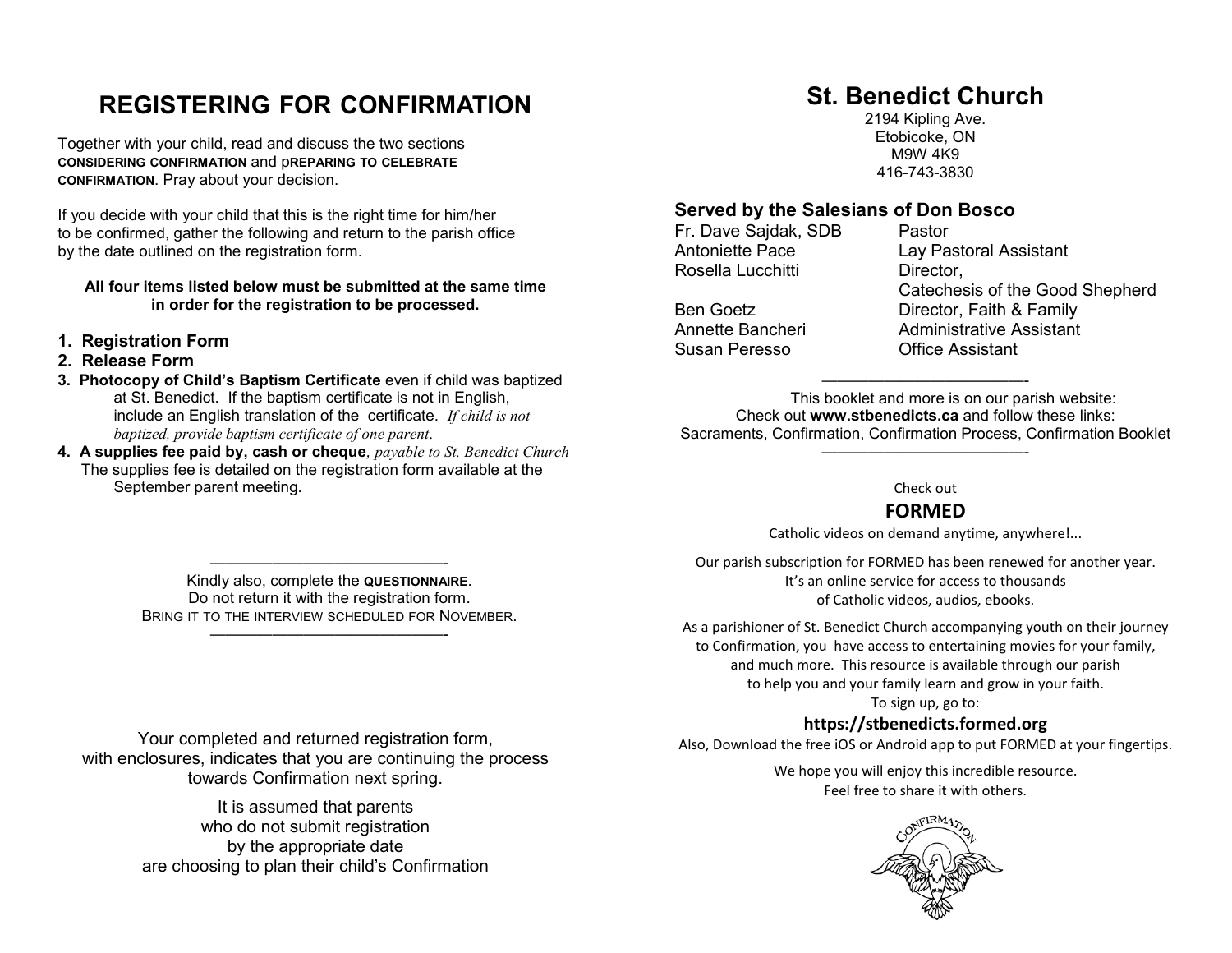## **Pastor's Message to Parents**



At this time, your child is eligible to enter a process of preparation for the sacrament of Confirmation*.* This will be a special event for your family as well as for our parish family.

Thank God, the sacrament of Confirmation is not the end of the road. It marks, rather, your child's decision to live a deeper relationship with Jesus Christ. This is a radical life-style option which must be nourished continuously throughout life.

**Fr. Dave Sajdak SDB** 

Confirmation only makes sense if we let it do what the name suggests: confirm our option for Jesus as central to our lives, so that God's grace will help us to live our faith*.* 

For all their noble intentions, children are children. To become Christian in fact and not just in name, they need the example of adults especially their father and mother who live their faith. Without such examples, the flame of faith which burns so enthusiastically in the tender heart of a child will quickly grow cold.

I am concerned that too many of the children in Catholic schools and in Catholic families are regularly not attending mass. If a child does not grow up practicing their faith, the sacrament of Confirmation will remain just another 'social occasion', without much ongoing meaning in their life.

I encourage you, as always, to attend Mass with your child every Saturday evening or Sunday. This is your privilege. This is your responsibility. This is your choice.

If you choose not to attend Mass, I invite you to consider postponing your child's confirmation until Sunday mass becomes a priority. One's grade in school or one's age when the sacrament is received really doesn't matter. What is important is that those who are confirmed live the Christian lifestyle.

Should you wish to discuss this with me, I would be delighted to hear from you.

May these months of preparation leading to your child's Confirmation be for you a grace-filled time; a time of renewal, refreshment and new life in the Spirit.

#### **SPONSORS**

**Each candidate for Confirmation is to be presented by a sponsor. The selection of this sponsor is guided by specific criteria or qualities. The sponsor is to be:** 

- a Roman Catholic,
- at least 16 years of age,
- a fully-initiated member of the Church: *ie*. *Confirmed and has already received the sacrament of Holy Eucharist*.
- a faithful active participant at weekly Sunday Eucharist. A baptized person who belongs to a non-Catholic church community (ie. Anglican, Baptist, Lutheran, United) may not be a sponsor. A person who is a member of one of the separated Eastern Churches may serve as a sponsor.
- If appropriate and possible, the sponsor for confirmation can be one of the sponsors that were present at the child's baptism.
- The sponsor must not be the father or the mother of the one to be confirmed.

Being a sponsor is not an honorary role. It is not necessary and often not advisable to ask a relative to be a sponsor. The sponsor is a guide, witness, companion for the candidate. The sponsor does not need to be the same gender as the candidate.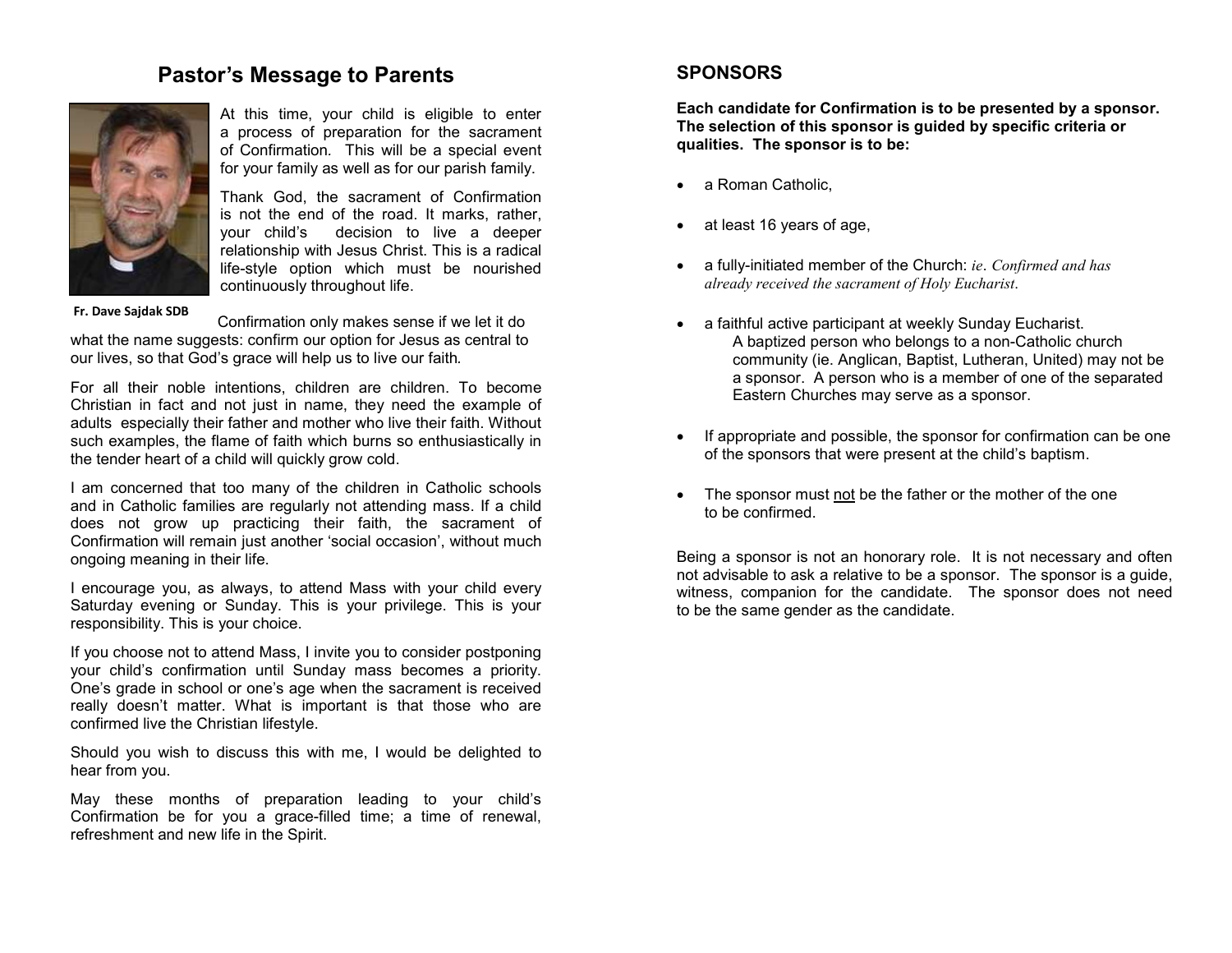## **Family Meal**

If our families can celebrate at least one family meal each week, then our children will begin to understand at the deepest level the place that Sunday Eucharist holds in our lives as Catholic Christians.



This family meal will be free from phones, television and social media. The meal will be a time for sharing your daily experiences and good food.

## **Family Rituals**

In the midst of busy and demanding family and professional lives, it is important to remember the place of family rituals. The presence of simple and profound rituals has an impact which goes far beyond the present moment. The simple rituals which shape family meals convey deep meaning to our children. For example: light a candle for each evening meal, have the table blessing (grace) lead by a different family member and hold hands to pray. Holding hands is a sign of reconciliation; eating together is a sign that we at least want to get along. Avoid the temptation of using meal time as the chance to deal with family problems or discipline issues. Music also adds a festive touch to family meals.

## **Link to Baptism**

 We may gain a greater sense of the importance and place of Confirmation when we take some time to recall the Baptism of our children. Use this time as an opportunity to find your daughter's or son's baptismal candle (if it is lost, purchase a nice large white candle), locate the pictures taken that day and spend some time explaining to your child the joy you felt at the time of their birth and Baptism. Share with him or her your emotions surrounding that time in their life. It is wonderful to light the baptismal candle during the family meal.



## **CONSIDERING CONFIRMATION A Message for Candidates**

Your initiation into the Christian community began when your parents presented you for Baptism. It is now time to complete this initiation process in the sacrament of Confirmation. We welcome you and celebrate your decision. As we begin the process of preparing you for this sacrament, here are a few things for you to think about:

## **Confirmation is about Initiation, not Graduation**

 At the end of Grade 8 you will (or did) graduate. Think for a moment about what this means. You have spent many years attaining enough knowledge to merit a certificate that says you have earned/learned an elementary education. You have completed something. You will never go back to being an elementary school student again. Graduation signals the *end* of something. It is the *last* step of a process.

Initiation, on the other hand, is something quite different. Initiation signals the *beginning* of something. It is a *first* step, not the last. As a sacrament of initiation, Confirmation is about the beginnings of a new and deeper kind of Christian commitment. It is the beginning of your life as an adult member of the Church. Do you have to know everything about being Catholic to be confirmed? Not necessarily! Learning about one's faith is a lifetime process. You need only know enough to understand what kind of commitment you are making.

## **Confirmation is about Commitment**

When you were baptised, your parents made a decision to raise you as a Catholic Christian person. At Confirmation, both you and the Catholic community confirm this decision. This is your chance to decide to renew and recommit yourself to the promises that were made on your behalf at your baptism.

So what are you committing yourself to in the sacrament of Confirmation? Well, first of all to living a Christian way of life. This means trying to be loving and kind in all that you do. It means caring about justice and truthfulness. And most of all it means having a relationship with Jesus. Central to this relationship is living a life of prayerfulness, both personal (private prayer) and communal (Sunday Mass). For Christians this is how we come to know and express our faith in God. It is also how we find the strength to sustain our commitment to live just and loving lives.